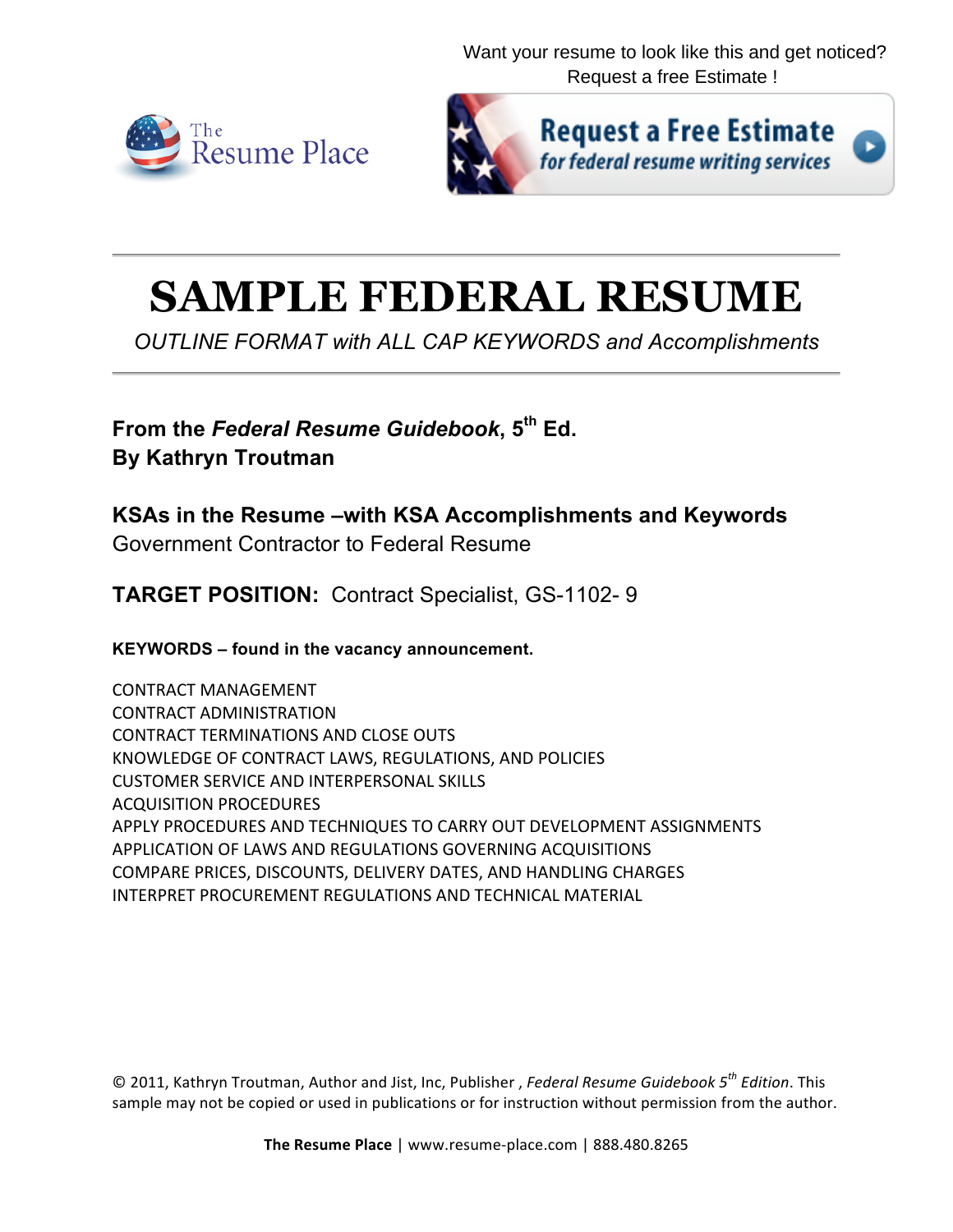# **JOHNNY WESTFIELD**

36 Jump Street **Boston, MA 02101** Phone: 617-888-0000 E-mail: johnnywestfield@gmail.com

**VETERANS' PREFERENCE:** 5 points

## **WORK EXPERIENCE:**

#### *Realty Technician, 1/2009 – Present*

*CACI, Inc. Boston, MA Salary: \$40,000; 40 hours/week Supervisor: Zia Warhol,* 617-888-0001; may contact

#### **Contracted to** *General Services Administration*

CONTRACT MANAGEMENT: Administer realty contracts with a broad and diverse range of government agencies to perform contract management, close outs, and terminations, including: Social Security Administration, U.S Customs and Border Protection, Agricultural Marketing Services, Animal and Plant Health Inspection Service, Internal Revenue Service, Bureau of Indian Affairs, and Fish and Wildlife Service.

CONTRACT ADMINISTRATION: Support 15 contracting officers, 30 project managers, and over 300 projects. Manage paperwork, organize files, and provide general support while performing daily responsibilities. Knowledge of contractor and vendor performance parameters, and the need for clear, concise performance based statements and measurements.

• Created new procedures that reduced contract processing time and enabled the swift identification of key documents among thousands to be reviewed. Drafted checklists to aid in the review process.

CONTRACT CLOSE OUTS: Process 7-10 contract close outs per month. Perform notification procedures to building service centers over the phone and in writing. Partner with contract officer. Correct documents as necessary. Create new agreements. Quality check documents to bill out correctly. Ensure that all paperwork, terms, steps, and procedures are in order so that contract is completed with absolute accuracy and integrity.

Slashed processing time of close out procedures from months to hours. Suggested and helped implement personnel realignment so that key individuals now communicate critical steps, information, and updates. Devised inspection criteria to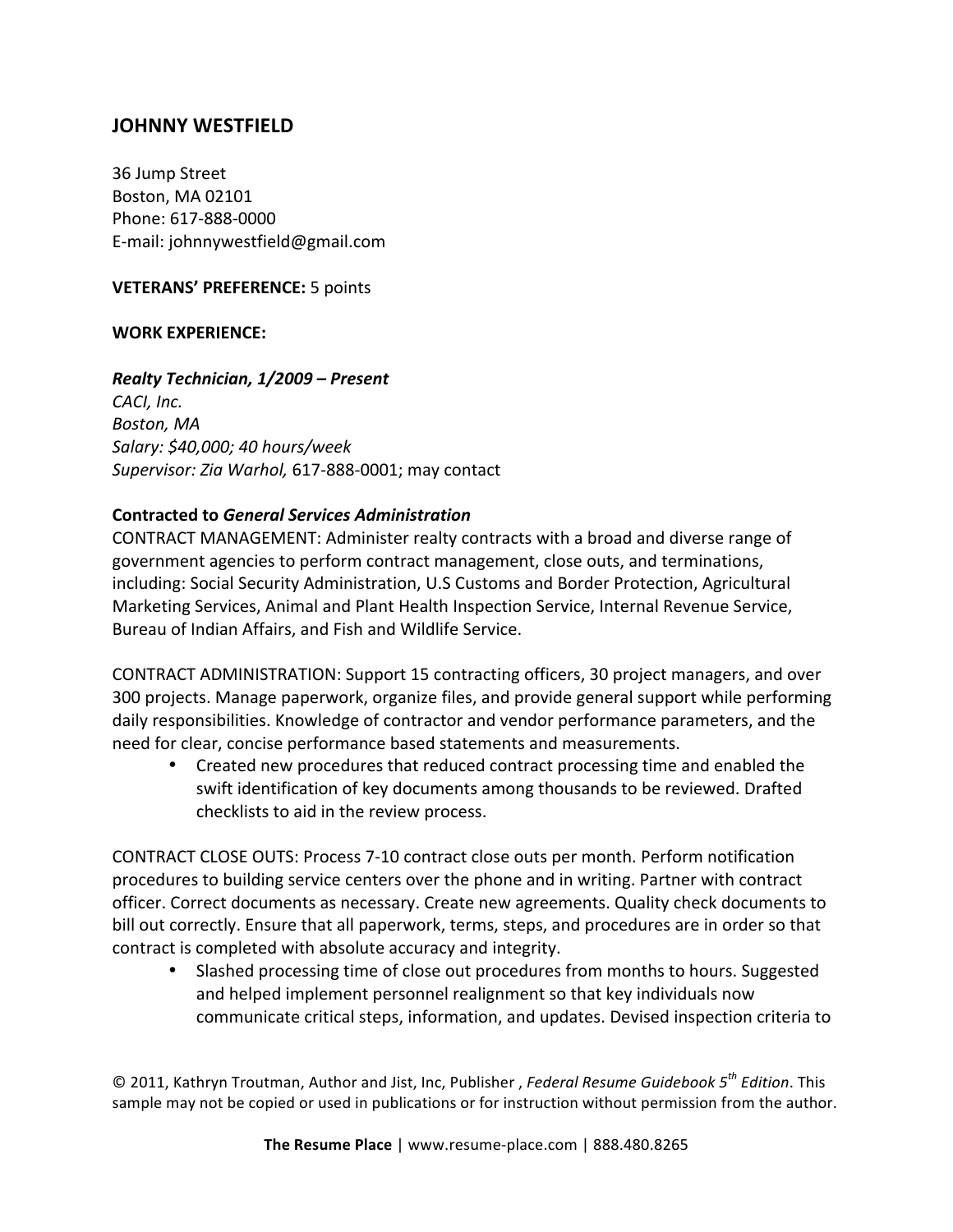reduce processing time; errors are now spotted in minutes, and missing information is easy to procure.

PREPARE DOCUMENTS: Prepare new lease files and serve as the control point for new project requirements. Prepare award letters to contracting officer, Lessor, agency, and Federal Protective Service.

Reduced Lessor billing time for contracts from months to days by suggesting and helping implement better inter-departmental relationship alignments. Produced error-free contracts resulting in work being conducted up front, during process, instead of after. Created simultaneous processing procedures to speed up the schedule.

CONTRACT AWARDS: Maintain electronic copies of request-for-space documents and prepare lease file folders for project managers. Perform quality control of lease documents at award phase to enable the kick off of lease billing and rents.

CONTRACT TERMINATIONS: Process 5-6 contract terminations per month. Analyze contracts. Create termination documents to send out. Notify Lessor. Send out letters with 60, 90, and 120day notices. Create changes to lease contracts and send out contract modifications. Cancel billing to avoid incorrect charges.

ANALYZE FACTS AND CONDITIONS: Prepare and analyze contract data from procurement systems to create and maintain contract termination list. Serve as subject matter expert with respect to close outs and terminations. Identify positive or negative implications of contractual agreements and communicate findings to contract officers.

# *Real Estate Appraiser, 1/2005 – 1/2009*

*Appraisal Group Inc. Waltham, MA Salary: \$65,000; 40 hours/week Supervisor: Self/Company owner,* 617-888-0002

SUMMARY: Served as licensed residential real estate appraiser for numerous major banks and mortgage brokers. Appraised 20 homes per month while performing calculations, conducting research, writing reports, assembling information, and rendering conclusions.

ANALYSIS AND RESEARCH: Conducted field investigations of real estate properties to assign dollar value for home sales purposes. Performed in-person, empirical analysis of building type, improvements, construction quality, condition, and depreciation factors. Researched legal records for title and property information. Procured comparable property records for comparisons and the determination of accurate assessment value.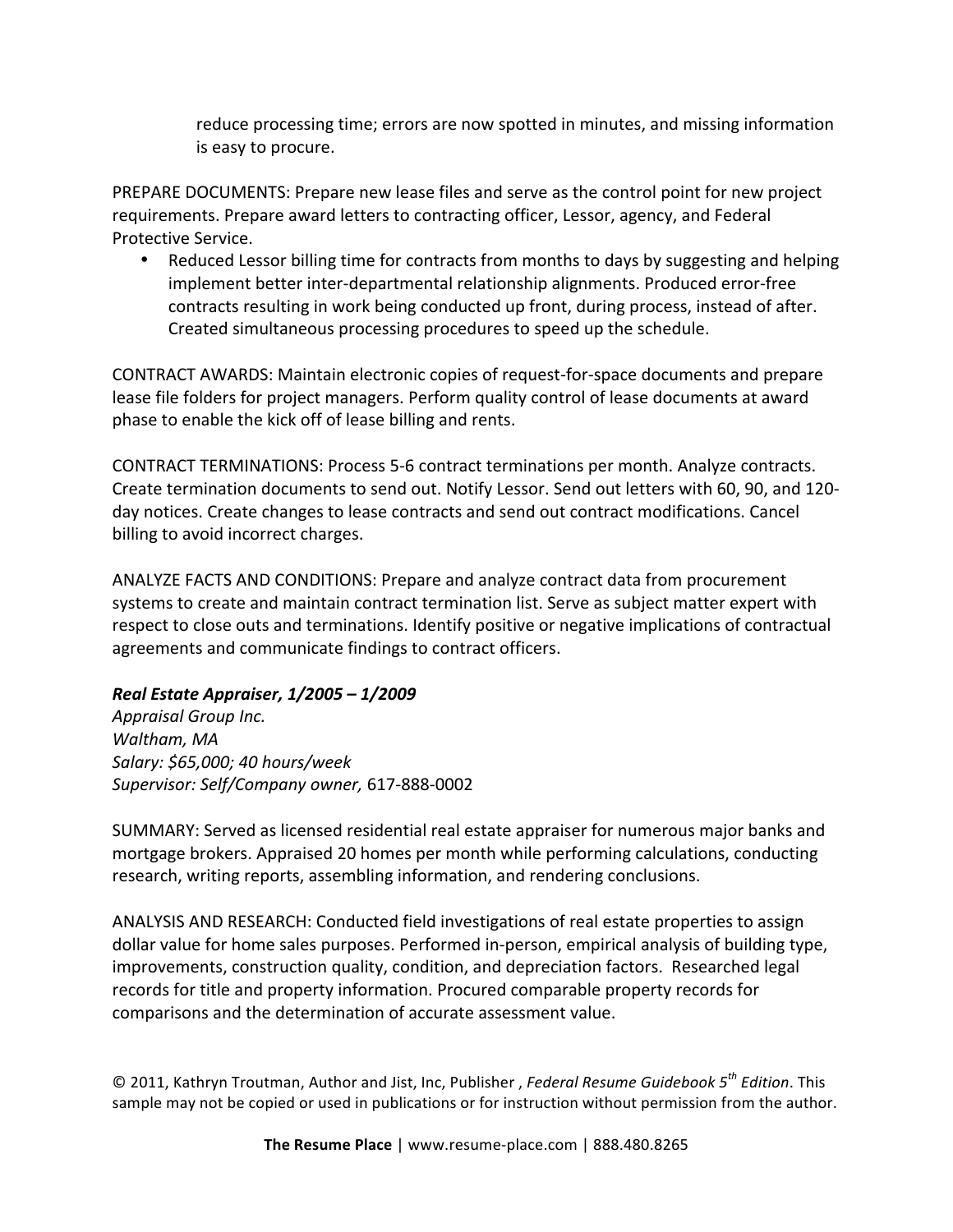FINANCIAL ANALYSIS: Created appraisal reports with values, measurements, and statistics. Generated calculations based numerous factors, including income records, operating costs, replacement estimates, building valuations, and cost estimators.

Managed all financial operations of a successful appraisal company, including: accounts receivable, accounts payable, bookkeeping, and inflow.

# *Real Property Appraiser, 1/2003 – 1/2005*

*County Assessor* Cambridge, MA *Salary: \$36,000; 40 hours/week Supervisor: Randolph Roberts,* 617-888-0003; may contact

INFORMATION COLLECTION: Collected market data, statistics, photographs, records, financials, comparables, and other information for each home being appraised. Conducted telephone interviews to verify information. Strategically amassed data, then processed and distilled into workable points and formulas to arrive at final valuations.

- Successfully negotiated with several communities to release prior sales history to the county, which enabled me to properly classify the homes and land to arrive at an equitable value for the homeowner and the county.
- Reclassified 7,000 properties so they could be appraised in the same manner as the state-appraised properties adjacent to them.

REPORT CREATION: Created final appraisal reports in which researched and processed data was entered for home sales purposes. Incorporated financials, comparisons, photos, and records. Composed summaries.

WRITING: Displayed excellent writing skills and ability to convey complex concepts and processes in easy-to-understand terms. Knowledge of grammar, spelling, capitalization, and punctuation. Composed straightforward letters and memoranda.

# *Project Manager, 6/1999 – 1/2003*

*Sunset Homes Cambridge, MA Salary: \$60,000; 50 hours/week* Supervisor: Courtney Taylor, 617-888-0005; may contact

SUMMARY: Oversaw construction activities related to architects, engineers, trade workers to ensure adherence to deadlines and funding parameters. Kept projects on task, on time, within budget, according to contract specifications. Integrated project management knowledge with leadership, interpersonal, financial, and communications skills.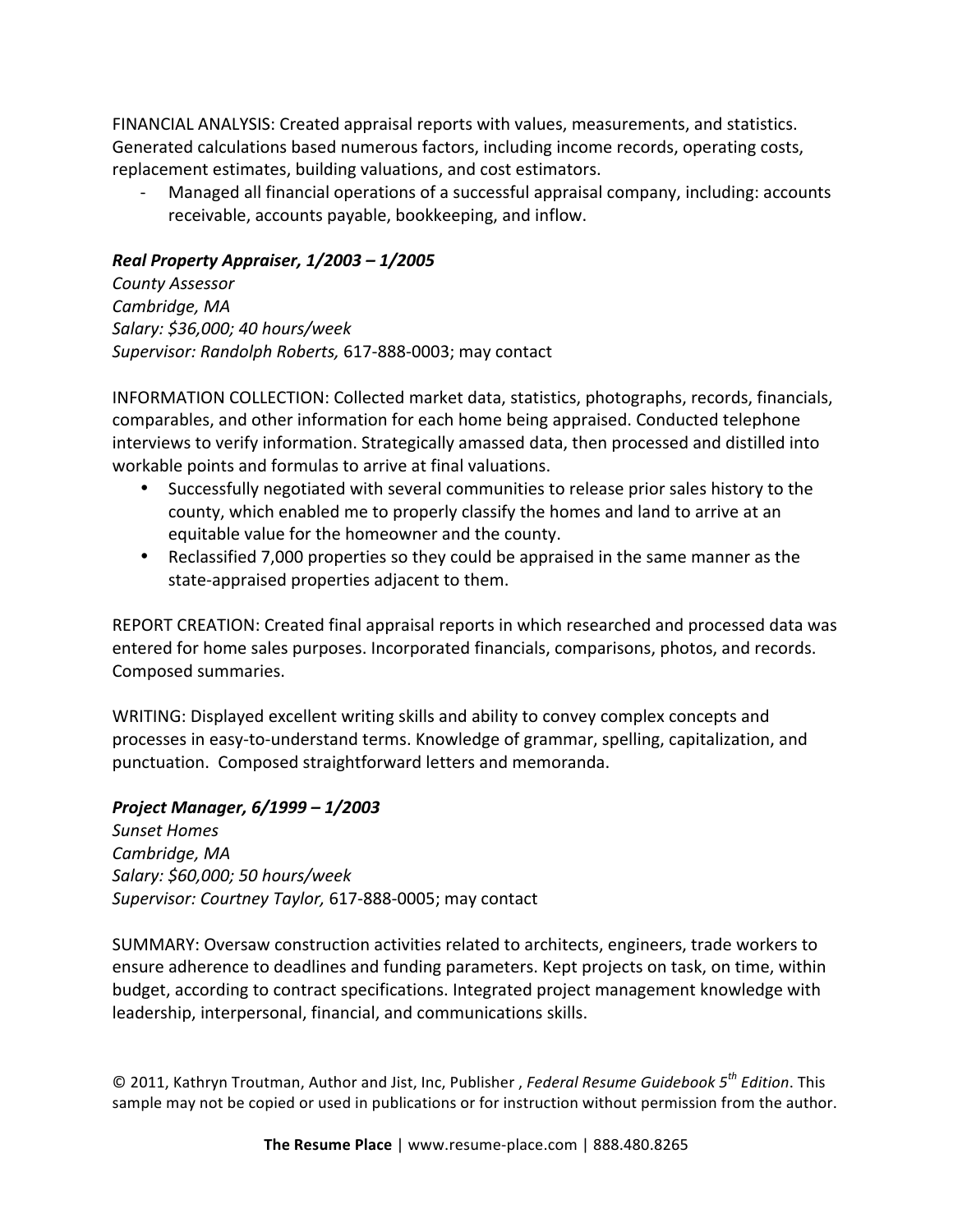ACQUISITION: Created advertisements for bids, then reviewed and selected the bid most suitable to the timeframe and budget. Researched the price of materials, labor cost, and overhead expenses to analyze the bids received. Assessed whether contractors were adhering to contract parameters, laws, and regulations

PROCUREMENT AND CONTRACT MANAGEMENT: Prepared purchase agreements, contracts, and leases to acquire the most cost-effective services and terms. Compared prices, discounts, delivery dates, and handling charges. Negotiated prices and services. Managed contracts and activities related to electrical, plumbing, HVAC, excavation, and masonry work.

BUSINESS MANAGEMENT AND BUDGET: Coordinated integral business components pertaining to purchasing, estimating, contracts, construction, and architecture.

INTERPRET REGULATIONS AND TECHNICAL MATERIAL: Reviewed legal documentation to ensure that projects complied with state, government, and local building codes. Identified staffing requirements based on technical materials and documentation.

COMMUNICATION: Disseminated information by using telephone, mail services, websites, and e-mail. Communicated daily with wide range of individuals. Expressed ideas confidently in results-oriented manner. Actively listened to comprehend and respond to unspoken needs. Provided constant status updates to supervisor and co-workers.

INTERPERSONAL SKILLS: Applied goals-oriented focus to all tasks and interactions to build and extend excellent relationships. Promoted positive interactions by adopting helpful, can-do attitude. Communicated with clients to determine needs and maintain complete and accurate records and files.

## **EDUCATION**

Bachelor of Science, 5/1999 Boston College Boston, MA USA Major: Business; Minor: Finance GPA: 3.5 out of 4.0

#### **LICENSES AND CERTIFICATIONS**

Licensed Residential Real Estate Appraiser, Massachusetts since 2002

#### **ADDITIONAL INFORMATION:**

**PROFESSIONAL PROFILE:** Tireless, analytical, expert professional with contract, real estate, and appraising experience. Constantly seeking ways to improve processes and optimize efficiencies.